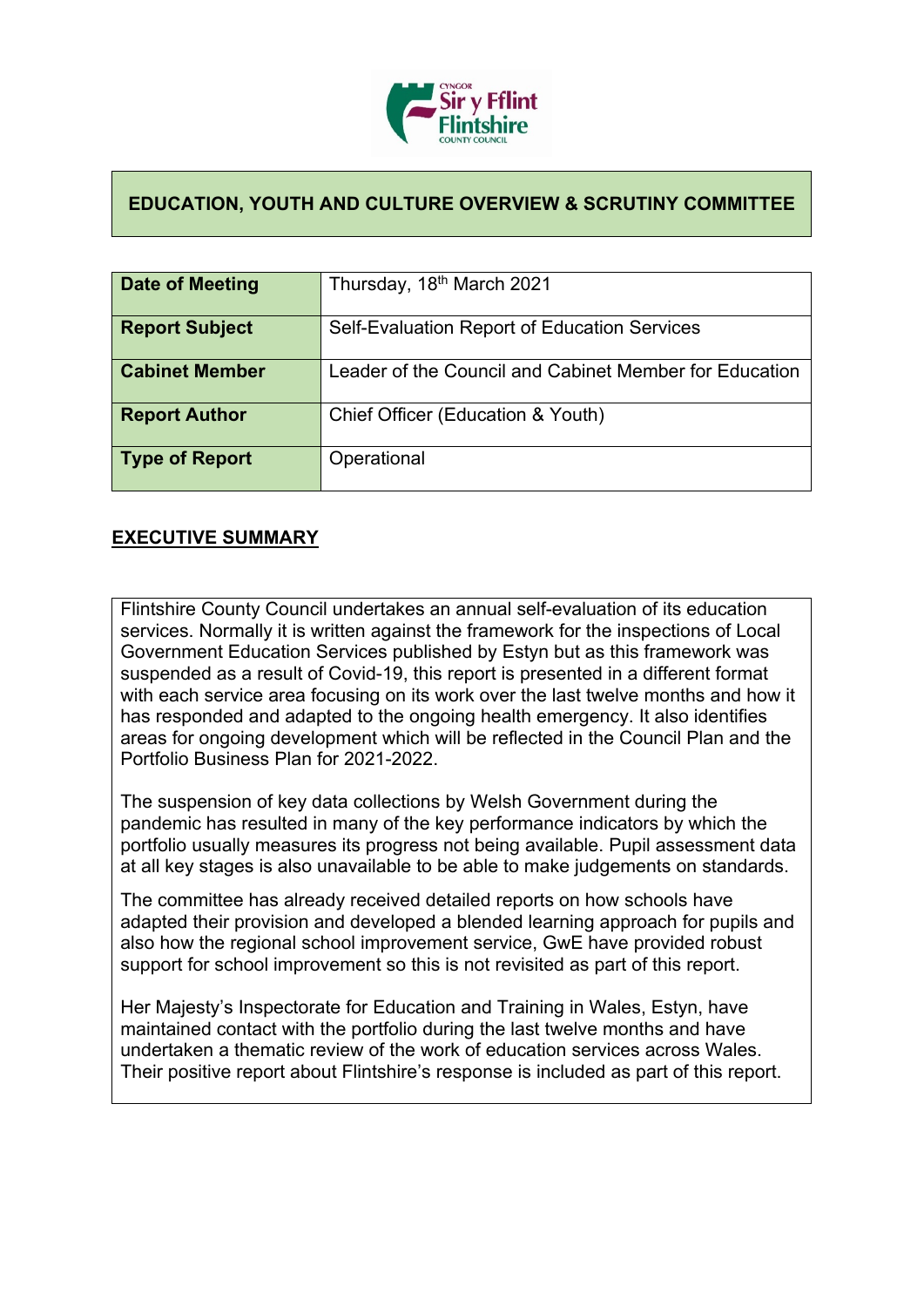| <b>RECOMMENDATIONS</b> |                                                                                                                                                                                    |
|------------------------|------------------------------------------------------------------------------------------------------------------------------------------------------------------------------------|
|                        | That members note the content of the self-evaluation report and provide<br>their feedback to officers on the current performance of education<br>services.                         |
| 2                      | That members note the positive thematic report undertaken by Estyn on<br>the work of education services in Flintshire to support children and young<br>people during the pandemic. |

## **REPORT DETAILS**

| 1.00 | <b>EXPLAINING THE SELF EVALUATION REPORT</b>                                                                                                                                                                                                                                                                                                                                                                                                                                                 |
|------|----------------------------------------------------------------------------------------------------------------------------------------------------------------------------------------------------------------------------------------------------------------------------------------------------------------------------------------------------------------------------------------------------------------------------------------------------------------------------------------------|
| 1.01 | The last twelve months have been unique and posed unprecedented<br>challenges for the Council, particularly in relation to its delivery of<br>education services. The statutory provision of education for all leaners was<br>suspended for the period March 2020 to September 2020 and schools<br>were forced to completely repurpose themselves as childcare hubs for<br>vulnerable children and children of critical workers.                                                             |
|      | Since the restart of education provision in September and the rising rates<br>of infection though the Autumn Term and early Spring Term, the delivery of<br>education in all Flintshire schools has been significantly disrupted with<br>pupils having to isolate for extended periods of time.                                                                                                                                                                                              |
|      | In January 2021, Welsh Government directed all schools to cease face-to-<br>face learning for the majority of pupils and only making provision for those<br>children identified as vulnerable or those of critical workers in the face of<br>escalating infection rates. Foundation Phase pupils have only recently<br>returned to school and more learners are able to return from 15 <sup>th</sup> March<br>and then after Easter, when all pupils will have returned to full time school. |
|      | The committee has already received and commended a report on Blended<br>Learning which gave assurance on how schools have facilitated the<br>ongoing learning offer for pupils on digital platforms during the lockdown<br>periods.                                                                                                                                                                                                                                                          |
| 1.02 | The prime purpose of self-evaluation is to lead service improvements to<br>secure the best possible outcomes for children and young people<br>supported by the Education and Youth Portfolio. Only by robustly<br>evaluating the strengths of the current provision and identifying areas for<br>further improvement can the Portfolio continue to refine the manner in<br>which it delivers services to secure better outcomes.                                                             |
| 1.03 | Flintshire County Council normally undertakes an annual self-evaluation of<br>its education services against the framework for the inspections of Local<br>Government Education Services published by Estyn but as this framework<br>was suspended as a result of Covid-19, this report is presented in a<br>different format with each service area focusing on its work of the last                                                                                                        |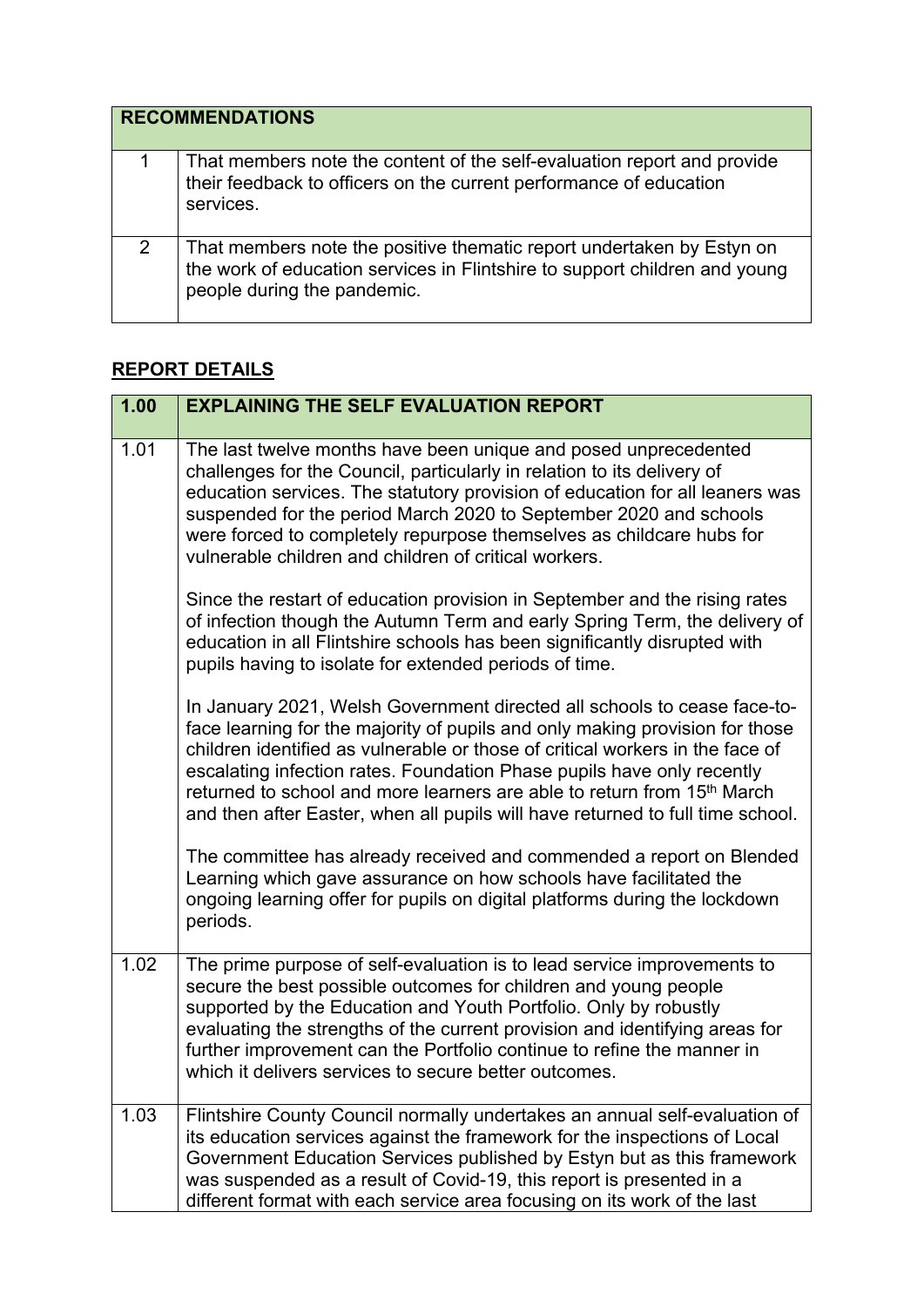|      | twelve months and how it has responded and adapted to the health<br>emergency.                                                                                                                                                                                                                                                                                                                                                                                                |
|------|-------------------------------------------------------------------------------------------------------------------------------------------------------------------------------------------------------------------------------------------------------------------------------------------------------------------------------------------------------------------------------------------------------------------------------------------------------------------------------|
| 1.04 | The suspension of key data collections by Welsh Government during the<br>pandemic has resulted in many of the key performance indicators by which<br>the portfolio usually measures its progress, not being available. Pupil<br>assessment data at all key stages is also unavailable to be able to make<br>judgements on standards.                                                                                                                                          |
| 1.05 | Each section of the report provides an overview of the service area, how it<br>has adapted and its ongoing development priorities which will be reflected<br>in the Council Plan and the Portfolio Business Plan for 2021-2022. Where<br>progress has been possible, against the Estyn recommendations following<br>the 2019 inspection of Education Services in Flintshire, these are reflected<br>in each service report.                                                   |
| 1.06 | Although the formal inspection frameworks for school and local authority<br>education services remains suspended, Estyn has maintained regular<br>contact with schools and education officers. Welsh Government<br>commissioned Estyn to undertake a review of the work of local authorities<br>in supporting their learning communities in schools and pupil referral units<br>(PRUs) during the period March to October 2020 and this was undertaken<br>in the Autumn term. |
| 1.07 | The feedback report is based on virtual meetings with Education Officers,<br>the Cabinet Lead Member for Education, the Chair of the Education &<br>Youth Scrutiny Committee and a sample of headteachers in schools and<br>PRU <sub>s</sub> .                                                                                                                                                                                                                                |
| 1.08 | The report is attached at Appendix 2 and outlines the swift and effective<br>response of the Council to support children and schools from the outset of<br>the pandemic.                                                                                                                                                                                                                                                                                                      |
|      | It acknowledges the strong leadership from the Council's Emergency<br>Response Team and the Education Portfolio. It highlights the strength of<br>the shared collaborative approach across the Council and with external<br>partners e.g. GwE, to effectively adapt services to meet the needs of<br>children, young people and their families during the national emergency.                                                                                                 |
|      | It also notes the thorough review of the Council's response through the<br>work of the Education, Youth and Culture Overview and Scrutiny<br>Committee. The report is very positive and does not identify any<br>recommendations for further improvement.                                                                                                                                                                                                                     |

| $\vert$ 2.00 | <b>RESOURCE IMPLICATIONS</b>                                            |
|--------------|-------------------------------------------------------------------------|
| $\vert 2.01$ | There are no revenue / capital implications as a result of this report. |